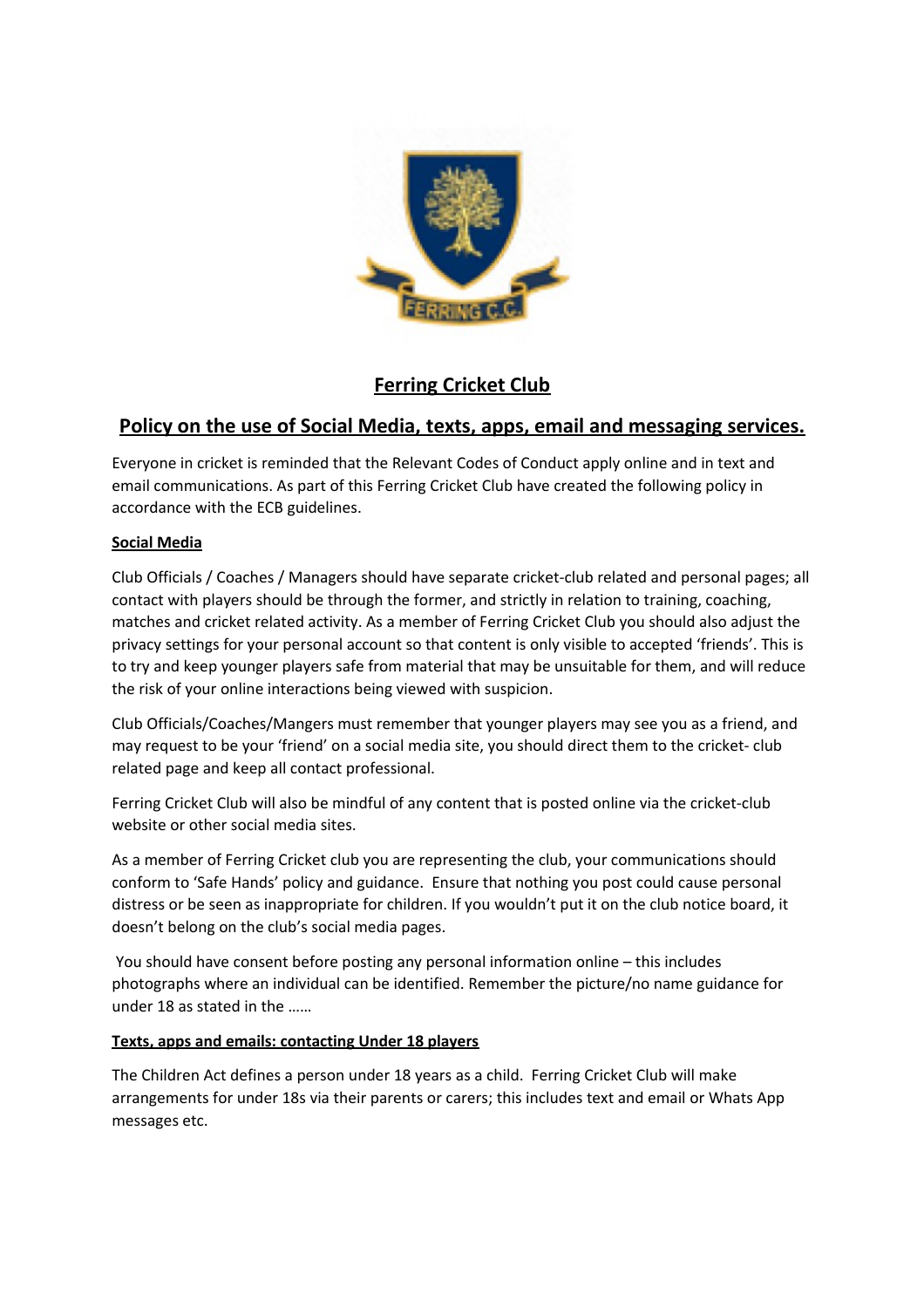Ferring Cricket Club understood that in the case of over 16's this may not be ideal for the club or the parents. An acceptable exception to this rule is to text or email the parent and to copy in the 16 or 17 year old, with the parent's prior consent.

This will enable parents to be able to monitor communications, but the 16 or 17 year old receives the information directly. If the Manage or Coach receive any responses that appear inappropriate they will be brought to the attention of the parent or carer and the Club Chairman and Welfare Officer.

No Manager/Coach will engage in individual text or email conversations with a 16 or 17 year old without their parent receiving the same messages from them. All contact with children should be in relation to coaching, matches and cricket-related activity.

## **Guidance for all adults involved with the Colts**

## **Social Media: Do's and Don'ts Coaches / Managers / Clubs**

## **Do'S**

 Have separate social media accounts for cricket-club related and personal use. Keep your photos and personal information private. Apply the Codes of Conduct and appropriate professionalism to your behaviour online, by text and email. Obtain consent before posting any personal information online – this includes photographs where an individual can be identified. Remember the picture/no name guidance for under 18s

#### **Coaches / Managers / Clubs**

#### **DO NOT**

Send text messages to juniors – make arrangements via their parents. Send private messages to children and young people via apps or social media. Invite or accept children and young people to become "friends". Send inappropriate text messages or post messages on social media that are offensive, nasty or derogatory in any way.

#### **Adult players in Open Age teams**

Please be mindful of who may have access to material you share via social media, including Facebook, twitter and other platforms.

#### **If you have concerns regarding social media, texts and emails**

If you suspect that someone is using social media in an unsafe or inappropriate manner, you should report their behaviour to your Club Welfare Officer, the County Welfare Officer, or the ECB Safeguarding team – email safeguarding@ecb.co.uk

If you believe that an offence has been committed, or that someone's use of social media is placing a child is at risk of harm, inform the police immediately.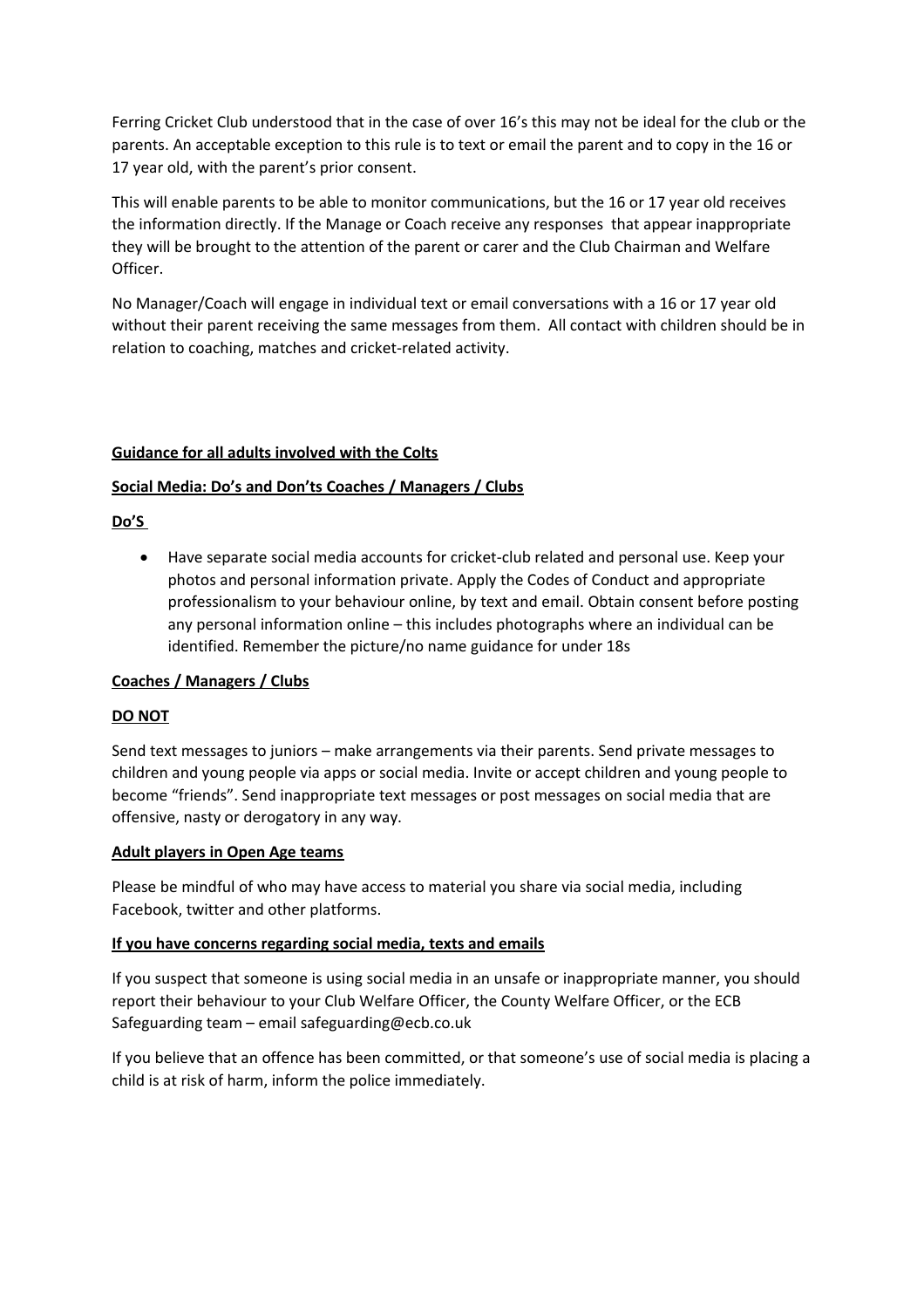## **Ferring cricket club aims to keep all children and Young adults safe when using social media etc. As part of this process the following information will be available for parents and Carers to access via Ferring Cricket Clubs web site.**

it's important to make sure that children are safe while they are using social media, texts and emails. As children have access to the internet from various devices, it can be more difficult to monitor their use. Information is available for parent/carers to help keep their child safe online: visit https://www.net-aware.org.uk for a good introduction. It may also be helpful to have a look at the Child Exploitation and Online Protection Centre's guide to the internet for parents and carers: https://www.thinkuknow.co.uk

Remember: it is against Facebook's rules for your child to have an account if they're under thirteen years old. This is to prevent them from being exposed to potentially inappropriate content. Parents can find all they need to know about keeping young teens safe on Facebook on their official safety page for parents: http://www.facebook.com/safety/groups/parents/.

In April 2018, Whats App raised their minimum age to 16 years.

Most importantly of all, Ferring Cricket Club recognises that it is important that a child should feel they can talk to someone if they are being bullied online, or if they've been exposed to something that makes them upset or uncomfortable.

## **Parents**

## **DO**

- Make sure you are aware of who your child has contact with online and via text
- Be aware of The ECB and the club's expectations for coaches and social media
- Talk to your children about using social media.
- Provide your mobile number / email address if requested, so the club can contact you

Report any content you think may be improper or unlawful to the Internet Watch Foundation : [https://www.iwf.org.uk](https://www.iwf.org.uk/)

## **Information for children and Young People**